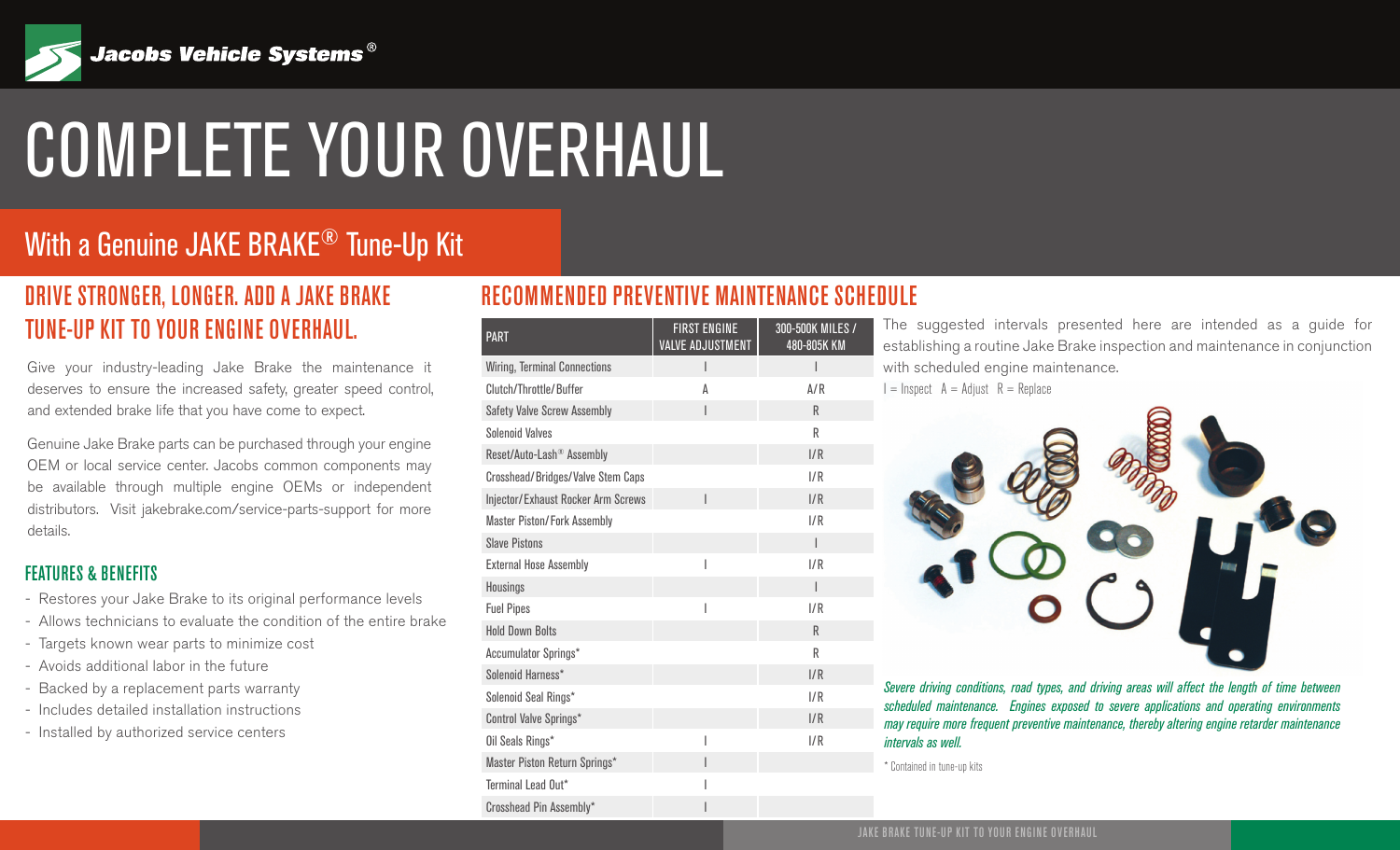|   | <b>Engine Model</b>        | <b>Brake Model</b>                                          | Tune-up Kit<br><b>OEM P/N</b> | Jacobs<br>P/N      | <b>12V Solenoid</b><br>OEM P/N | Jacobs<br>P/N | 24V Solenoid<br><b>OEM P/N</b> | Jacobs<br>P/N        |                   | <b>Engine Model</b>                         | <b>Brake Model</b>                         | Tune-up Kit<br><b>OEM P/N</b>    | Jacobs<br>P/N            | <b>12V Solenoid</b><br>OEM P/N | Jacobs<br>P/N | 24V Solenoid<br>OEM P/N | Jacobs<br>P/N           |
|---|----------------------------|-------------------------------------------------------------|-------------------------------|--------------------|--------------------------------|---------------|--------------------------------|----------------------|-------------------|---------------------------------------------|--------------------------------------------|----------------------------------|--------------------------|--------------------------------|---------------|-------------------------|-------------------------|
|   | C10                        | 310 SERIES                                                  | 143-6626                      | 19502              | 163-1533                       | 1024610       | 163-1553                       | 1024617              |                   | <b>SERIES 60, 11.1L</b>                     | 760                                        | 19875                            | 19875                    | 1024612                        | 1024612       | 1024619                 | 1024619                 |
|   | C12                        | 312 SERIES                                                  | 143-6626                      | 19502              | 163-1533                       | 1024610       | 163-1553                       | 1024617              |                   | SERIES 60                                   | 760A, 765, 765A                            | 20531                            | 20531                    | 1024612                        | 1024612       | 1024619                 | 1024619                 |
|   | 3176                       | 317, 317 A/B/C                                              | 143-6576                      | 18158              | 163-1550                       | 1024613       | $\mathbb N/\mathbb A$          | N/A                  |                   | <b>SERIES 50 &amp; 60</b>                   | 750, 750A, 760A, 765,<br>765A (2 HOUSINGS) | 20530                            | 20530                    | 1024612                        | 1024612       | 1024619                 | 1024619                 |
|   | 3176                       | 317 D/E                                                     | 143-6626                      | 19502              | 163-1550                       | 1024613       | N/A                            | N/A                  |                   | <b>SERIES 60, 11.1L</b>                     | 760B                                       | 25405                            | 25405                    | 1024612                        | 1024612       | 1024619                 | 1024619                 |
|   | 3306 SERIES                | 336, 336A                                                   | 143-6623                      | 19469              | 163-1547                       | 1024614       | 163-1535                       | 1025108              |                   | <b>SERIES 60, 11.1L</b>                     | 760B (2 HOUSINGS)                          | 25455                            | 25455                    | 1024612                        | 1024612       | 1024619                 | 1024619                 |
| 룡 | 3406 MECHANICAL            | 346 SERIES                                                  | 143-6479                      | 14087              | 163-1538                       | 1025106       | 163-1536 S/L<br>163-1535 D/L   | 1024615<br>1025108   |                   | SERIES 60                                   | 770                                        | 26618                            | 26618                    | 1024612                        | 1024612       | 1024619                 | 1024619                 |
|   | 3406 MECHANICAL            | 349, 349A                                                   | $143 - 6622^{\text{X}}$       | $19461^{\text{X}}$ | 163-1547                       | 1024614       | N/A                            | N/A                  | DAIMLER / DETROIT | <b>SERIES 50 &amp; 60</b>                   | 750B, 770<br>(2 HOUSINGS)                  | 26615                            | 26615                    | 1024612                        | 1024612       | 1024619                 | 1024619                 |
|   | 3406E, C15, C16, C18       | 340 SERIES                                                  | 143-6628                      | 19654              | 163-1533                       | 1024610       | 163-1553                       | 1024617              |                   | SERIES 60                                   | 790, 795                                   | 29013                            | 29013                    | 1024612                        | 1024612       | 1024619                 | 1024619                 |
|   | NH/NT                      | 25B, 30, 30E, 400, 400H                                     | 3871418                       | 13950              | 3871707                        | 1024613       | 3871708                        | 1024616              |                   | SERIES 60                                   | 797, 797A                                  | 32146                            | 32146                    | 1024612                        | 1024612       | 1024619                 | 1024619                 |
|   | NH/NT                      | 401 SERIES                                                  | 3871535                       | 17687              | 3871707                        | 1024613       | 3871708                        | 1024616              |                   | SERIES 60                                   | 797B                                       | 32146                            | 32146                    | 1034737                        | 1034737       | N/A                     | N/A                     |
|   | NH/NT                      | 420, 425                                                    | 3871536                       | 17688              | 3871707                        | 1024613       | 3871708                        | 1024616              |                   | SERIES 6V-53                                | 53A                                        | N/A                              | N/A                      | N/A                            | N/A           | 1024619                 | 1024619                 |
|   | NH/NT                      | 425A                                                        | 3871537                       | 17689              | 3871707                        | 1024613       | 3871708                        | 1024616              |                   | SERIES 71, SERIES 92                        | 6V-71/92A                                  | 17056                            | 17056                    | 1024613                        | 1024613       | 1024616                 | 1024616                 |
|   | 88/89 NT                   | 430 SERIES                                                  | 3871538                       | 17690              | 3871707                        | 1024613       | 3871708                        | 1024616              |                   | SERIES 71, SERIES 92                        | 8V-71/92A                                  | 17057                            | 17057                    | 1024613                        | 1024613       | 1024616                 | 1024616                 |
|   | $L-10$                     | 404/404B                                                    | 3871540                       | 17723              | 3871707                        | 1024613       | 3871708 S/L<br>3871709 D/L     | 1024616<br>1024617   |                   | DD 13, DD 15, DD 16,<br>0M470, 0M471, 0M473 | 720/721/722                                | N/A                              | N/A                      | A472 153 12 59                 | 1047669*°     | N/A                     | $\mathbb N/\mathbb A$   |
|   | $L-10$                     | 404BG                                                       | 3871586                       | 20131              | 3871707                        | 1024613       | 3871708 S/L<br>3871709 D/L     | 1024616<br>1024617   |                   | E6 2 VALVE                                  | 675, 675A                                  | 4559-18676                       | 18676                    | 4559-1024614                   | 1024614       | 4559-1025108            | 1025108                 |
|   | ISL/ISC                    | 490/490A                                                    | 3800917                       | 26303              | 4024759                        | 1024614       | 4089625                        | 1025107              |                   | E6 4 VALVE                                  | 680A                                       | 4559-18677                       | 18677                    | 4559-1024614                   | 1024614       | 4559-1025108            | 1025108                 |
|   | <b>M11/ISM</b>             | 1024613<br>404D & 411 SERIES<br>3871580<br>19848<br>3871707 | 3871708 S/L                   | 1024616+           | <b>MACK</b>                    | E7 4 VALVE    | 680B                           | 4559-18678           | 18678             | 4559-1024614                                | 1024614                                    | 4559-1025108                     | 1025108                  |                                |               |                         |                         |
|   |                            |                                                             |                               |                    |                                |               | 3871709 D/L                    | 1024617 <sup>+</sup> |                   | E7 ETECH                                    | <b>690 SERIES J-TECH</b>                   | 4559-31180                       | 31180                    | 4559-1024614                   | 1024614       | 4559-1025108            | 1025108                 |
|   | M11/ISM                    | 411C                                                        | 3871580                       | 19848              | 3871711                        | 1024610       | N/A                            | N/A                  | <b>RVI</b>        | dCi11                                       | 615                                        | $\mathbb{N}/\mathbb{A}$          | $\mathbb{N}/\mathbb{A}$  | N/A                            | N/A           | 5001862099              | 1024617                 |
|   | $N-14$                     | 440A, 445, 450AB                                            | 3871568                       | 19305              | 3871707                        | 1024613       | 3871708                        | 1024616              |                   |                                             |                                            |                                  |                          |                                |               |                         |                         |
|   | N14 PLUS                   | 455 SERIES                                                  | 3871704                       | 20923              | 3871707                        | 1024613       | 3871708                        | 1024616              |                   | Maxxforce 11, 13<br>B783, B718, N13, A26    | 5783, 5783A                                | CVG: 3008454C1<br>SPG: 3008452C1 | CVG: 39893<br>SPG: 39894 | 3008453C1                      | 39895°        | N/A                     | N/A                     |
|   | <b>ISX 15L</b>             | <b>INTEBRAKE PRE-2010</b>                                   | 2882081                       | 28280              | 4024759                        | 1024614       | N/A                            | N/A                  |                   | I-313, I-341                                | 5313 (12V)                                 | AP: 1833946C92                   | AP: 38296                | 1844402C1                      | 31679         | N/A                     | N/A                     |
|   | ISX 15L / X15              | INTEBRAKE 2010+                                             | 2882081                       | 28280              | 3686406                        | 1039012°      | N/A                            | N/A                  | INTERNATIONAL     | $1-335$                                     | 5313 (24V)                                 | AP: 1833946C92                   | AP: 38296                | N/A                            | N/A           | 1846608C                | 33527                   |
|   | <b>ISX 11.9L</b>           | 460                                                         | 3001340                       | 40355              | 3686406                        | 1039012°      | N/A                            | N/A                  |                   | $1-326$                                     | 5326 (12V)                                 | AP: 1833946C92                   | AP: 38296                | 1833949C1                      | 35301         | N/A                     | $\mathsf{N}/\mathsf{A}$ |
|   | ISX 12 / ISX 12G / ISX 12N | 465/465A                                                    | 4376508                       | 41797              | 3686406                        | 1039012°      | N/A                            | N/A                  |                   |                                             |                                            |                                  |                          |                                |               |                         |                         |

 $CVG =$  Control Valve Group  $SPG =$  Slave Piston Group  $AP =$  Actuator Piston with Nut  $°$  Type II Solenoid  $*$  Contained in tune-up kits  $*$  No longer available, most individual parts available  $*$  Only available for Model 404